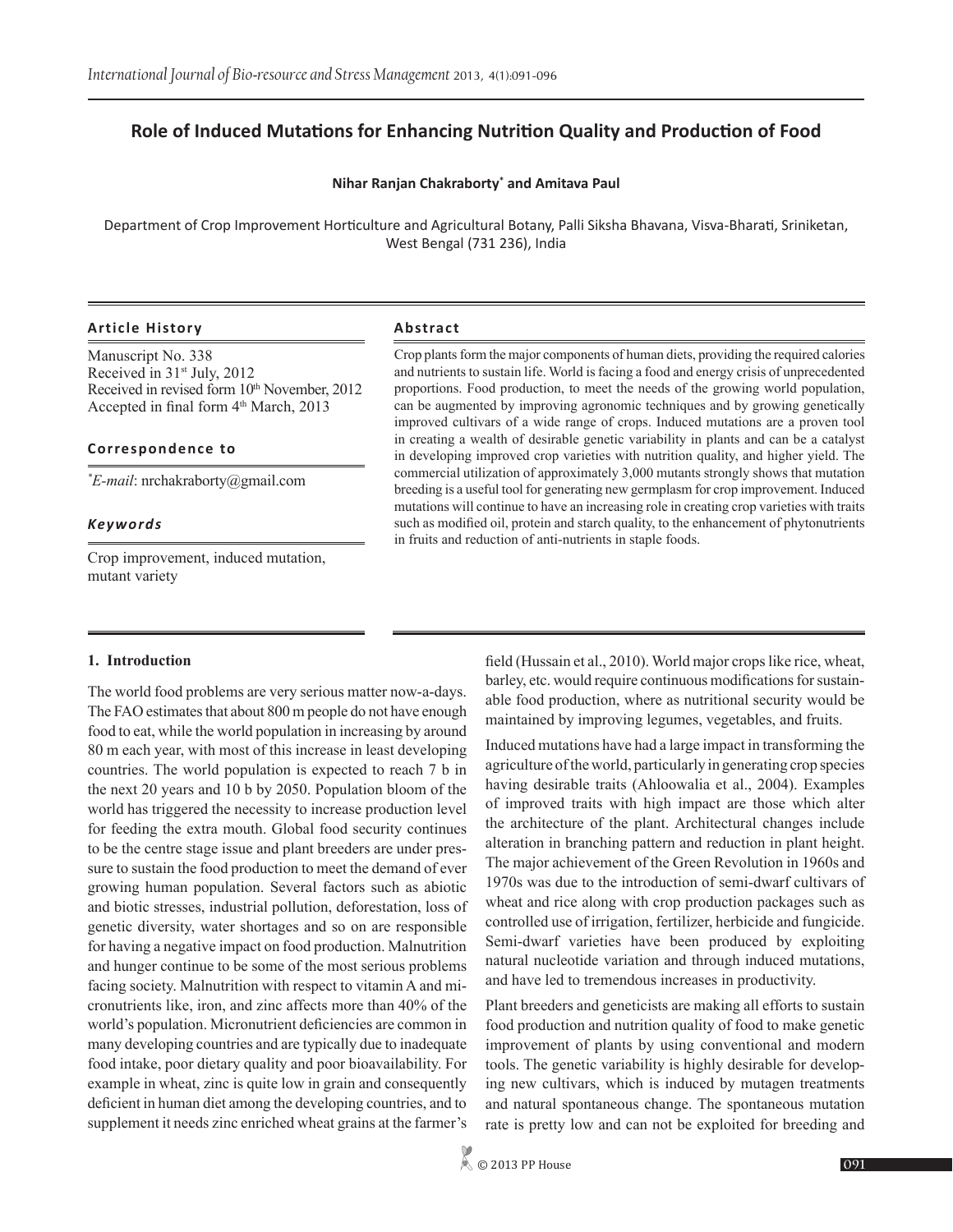that is why artificially mutations are induced with physical and chemical mutagen treatment. Many useful genetic changes have been induced by mutagen treatment including high yield, flower color, disease resistance, and early maturation and so on in crop, vegetables, medicinal herbs, fruit and ornamental plants. So far, over 3,000 mutant varieties have been officially released from 170 different plant species in more than 60 countries throughout the world including rice, wheat, barley, sorghum, legumes, cotton, edible oil, ornamental plants and fruits (www-mvd.iaea.org). In vegetatively propagated crops, where genetic variation is limited, mutation induction is a tool of choice to be promoted. Mutation induction allows for overcoming the deadlock of sterility and parthenocarpy by creating useful variants. In fruit crops, mutagenesis has been quite useful in isolation of useful mutants such as plant size, blooming time, fruit ripening, fruit colour, and resistance to pathogens. Another major fruit crop is date palm (*Phoenix dactylifera* L.), a major source of human nutrition including vitamins, sugars, fat, salts and minerals, and oils; and has high potential to produce bio-ethanol (Jain, 2011). China and India are the major producers of mutant varieties to feed their ever growing human population. Among all crops, the released highest number of mutant varieties is reported in rice.

#### **2. Strategy for Production of New Mutant Variety**

The process of utilization of induced mutations is broken up into four main parts: inducing mutations at a desired density and spectrum, dissolving chimeric sectors, phenotyping, and genotyping. Each of these 'modules' can be adapted to fit a specific crop or propagation strategy (seed or vegetative) and integrated into a pipeline to enhance the efficiency of mutation assisted breeding. The prime strategy in mutation breeding has been to upgrade the well-adapted plant varieties by altering one or two major traits. These include characters such as plant height, maturity, seed shattering and disease resistance, which contribute to increased yield and quality traits, e.g. modified oil profile and content, malting quality, and size and quality of starch granules. However in many cases, the changed traits had a synergistic effect on the cultivation of the crop, agronomic inputs, crop rotation and utilization. For example, the short height genotypes in rice, wheat, barley and maize have contributed significantly to increase grain yield because of their resistance to lodging and high planting density, although it involves high doses of nitrogen application. The maturity of some mutants resulted in timely planting of the follow-up crop; for example early maturity of cotton allowed early planting of the wheat crop, resulting in higher wheat yield. The induction of thermosensitive genic male-sterility mutant in *japonica* rice, which is controlled by a single recessive gene (Maruyama et al.*,* 1991), contributed significantly to develop strategies for the

production of hybrid rice varieties.

#### **3. How Mutation Breeding is Beneficial?**

Mutation breeding is particularly advantageous where conventional hybridization method is difficult or not useful. One of the most important aspects of mutation breeding have been the quick rectification of defects in varieties and advanced breeding lines, induction of polygenic mutations and development of ideotypes for various agro-climatic conditions. It has been demonstrated that induced mutation can increase yield as well as other agronomic characters such as stiffness of straw, time of maturity, adaptability, shattering resistance, disease resistance, protein content, baking quality, malting quality and numerous other characters (Borojevic, 1990; Brunner, 1991). Mutation breeding generally targets those traits that have either not been favored by natural selection in the evolutionary process or have not been improved during previous plant breeding efforts. Sigurbjornsson and Micke (1974) have shown the increasing role of induced mutation in crop improvement.

One of the greatest drawbacks of mutation breeding, however, is the undesirable effect produced by the pleiotropic action of the mutant gene or simultaneous mutation of closely linked genes. It is a fact that most of the induced mutations are deleterious, but when appropriate selection technique is applied, useful mutants can be recovered. Nevertheless, the occurrence of even a few desirable mutation in high yielding varieties has the great advantage of becoming homozygous and expressing its superiority within a couple of generations after induction in  $M_2$  or  $M_3$  as compared to  $F_6$  or  $F_7$  generations in case of hybridization.

Thus, induced mutations can provide useful alternative or complement to natural variation as well as to hybridization. Induced mutations may be similar to those, which occurred naturally or many of which, probably, have never occurred spontaneously or have been lost from the natural population. By applying appropriate selection techniques, desirable mutants suitable for modern agricultural system could be retained (Brock, 1971).

# **4. Crop Improvement through Induced Mutations**

Crop improvement programs through induced mutations were about eight decades ago, immediately after the discovery of mutagenic actions of X-rays on *Drosophila* by Muller (1927) and in barley by Stadler (1928), initiated a new field of induced mutagenesis (Ahloowalia et al., 2004). A major breakthrough in the mutation breeding was achieved by the classic work by Gustafsson (1940), in which large number of mutations in barley, especially for chlorophyll mutations and stiffness of straw were reported. Today, the plant breeders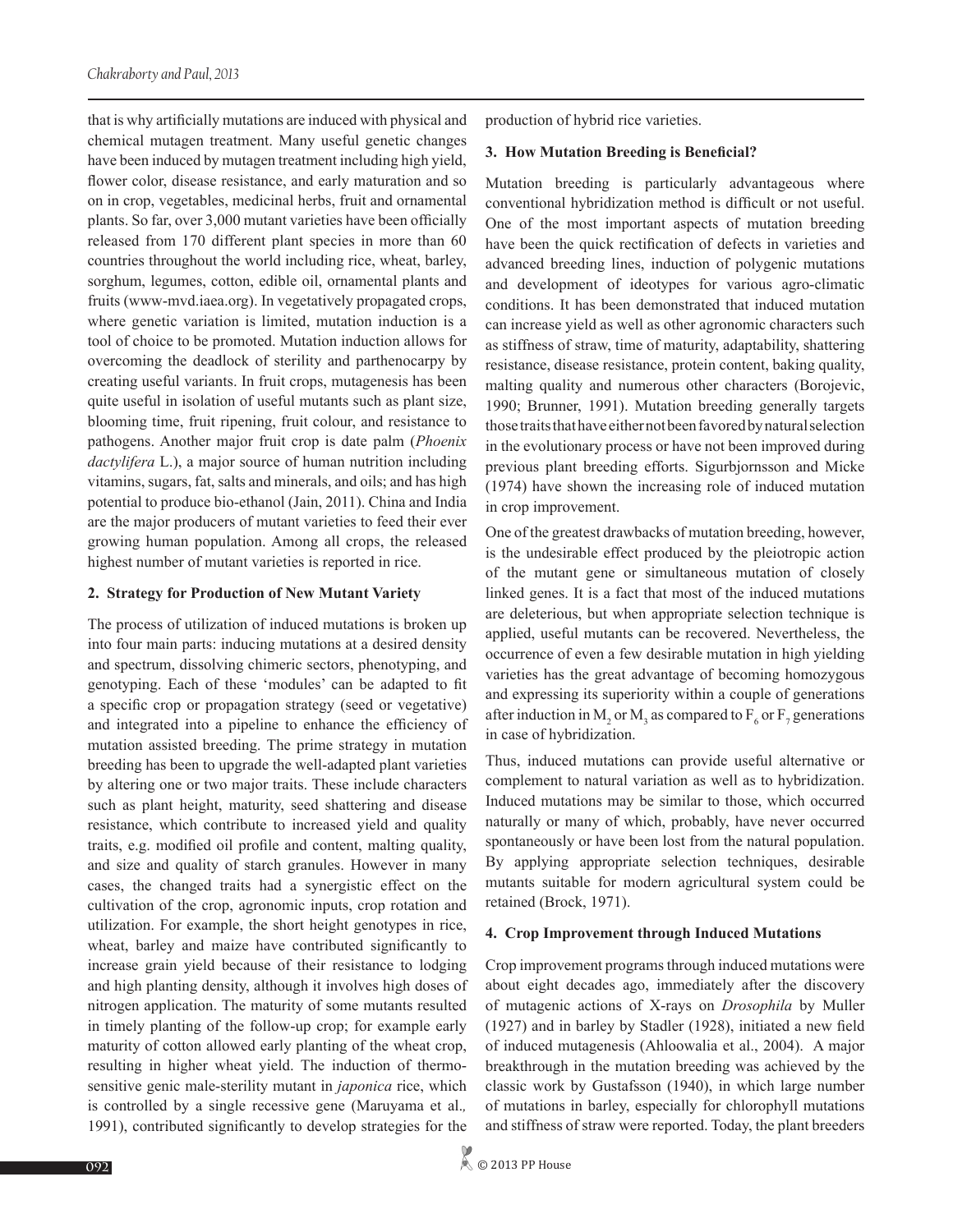have at hand, a number of effective physical and chemical mutagens which are capable of inducing variation when applied properly. The spectrum and frequency of mutation depends on the choice of mutagens and their dosage used. Chemical mutagens produce a higher rate of gene mutation but their penetration to the relevant target is quite uncertain. Besides, poor reproducibility, persistence of mutagens or its metabolite in treated material and the risks of safe handling are the matters of great concern. The physical mutagens, such as X-rays and gamma rays are widely used because of their high penetration and precision. Among the various mutagenic agents used for developing varieties, a great majority (1,411 out of 1,585) of directly developed mutant varieties were obtained with the use of radiations, particularly gamma rays (910 mutant varieties) as mutagens (Kharkwal et al*.*, 2004). Induced mutation, thus, have played a pivotal role in enhancing world food security, since new food crop varieties with various induced mutations have contributed to the significant increase of crop production (Kharkwal and Shu, 2010).

In India, sustained efforts for crop improvement through induced mutation were initiated during the second half of the 1950s, although the world's very first mutant variety of cotton, MA-9 induced by X-rays, endued with drought tolerance, was released in 1948 in India (Kharkwal et al., 2004). Mutation breeding is being carried out in several national/ state universities/institutes like Indian Agricultural Research Institute (IARI), New Delhi; Bhabha Atomic Research Center (BARC), Mumbai; ICRISAT, Hyderabad; Tamil Nadu Agricultural University (TNAU), Coimbatore; and National Botanical Research Institute (NBRI), Lucknow. According to Kharkwal and Shu (2010) more than  $\overline{2}$  258 crores of income was generated by India due to release of 343 mutant cultivars belonging to 57 plant species. Detailed information regarding number of mutant varieties released for cultivation in India and total number of varieties released in each crop is presented in Table 1. Some popular mutant varieties which are cultivated in India are mentioned in Table 2.

# **5. Induced Mutation for Nutrition and Quality Improvement**

Induced mutations have played a great role in increasing quality and nutrition components of a crop. There is a necessity to enhance mineral elements and amino acids essential for human and animals, alteration of protein and fatty acids profiles for nutritional and health purposes. Of the 3,000 mutant varieties developed globally, 776 mutants have been induced for nutritional quality (www-mvd.iaea.org). Several mutant genes have been successfully introduced into commercial crop varieties that significantly enhance the nutritional value of those crops. Collaborative research programme under Food & Agriculture Organization and International Atomic Energy Agency (FAO/ IAEA) has been focussed on at crop improvement by induced mutation using nuclear techniques (Jain, 2000) intended to produce strains of cereals with higher concentrations of micronutrients and improvement of their bioavailability by reduction in the concentration of phytic acid. In this regard, strategies should be aimed at breeding plants that can contain high levels of minerals and vitamins in their edible parts to reduce substantially the recurrent costs associated with fortification and supplementation (Shetty, 2009). Such a strategy will be

|               |                | Table 1: Mutant varieties of different crops released for cultivation in India                                                                                   |  |
|---------------|----------------|------------------------------------------------------------------------------------------------------------------------------------------------------------------|--|
| Crop          | No. of         | Specific crop and no. of varieties                                                                                                                               |  |
|               | varieties      |                                                                                                                                                                  |  |
| Cereals       | 74             | Rice $(42)$ , barley $(13)$ , pearl millet $(5)$ , finger millet $(7)$ , foxtail millet $(1)$ , wheat $(4)$ , sorghum $(2)$                                      |  |
| pulses        | 57             | Mungbean (15), blackgram (9), chickpea (8), cowpea (10), mothbean (5), pea (1), pigeonpea<br>$(5)$ , frenchbean $(1)$ , lentil $(3)$                             |  |
| Oilseeds      | 44             | Groundnut $(18)$ , mustard $(9)$ , castor bean $(4)$ , sesame $(5)$ , soybean $(7)$ , sunflower $(1)$                                                            |  |
| Fibre crops   | 14             | American cotton $(8)$ , tossa jute $(3)$ , white jute $(2)$ , dseicotton $(1)$                                                                                   |  |
| Vegetables    | 14             | Tomato (4), turmeric (2), bitter gourd (1), brinjal (1), green pepper (1), okra (2), ridge gourd<br>$(1)$ , snake gourd $(1)$ , cluster bean $(1)$               |  |
| Cash crops    | 10             | Sugarcane $(9)$ , tobacco $(1)$                                                                                                                                  |  |
| Medical crops | 17             | Citronella (9), German chamomile (1), Indian henbane (1), isabgol (2), khasianum (1), opium<br>poppy $(2)$ , spearmint $(1)$                                     |  |
| Fruit trees   | $\overline{2}$ | Mulberry $(1)$ , papaya $(1)$                                                                                                                                    |  |
| Forage crops  | 1              | Egyptian clover $(1)$                                                                                                                                            |  |
| Ornamentals   | 110            | Chrysanthemum (49), rose(16), dahlia (11), portulaca (11), bougainvillea (13), wild sage (3),<br>gladiolus(2), <i>Hibiscus</i> sp. (2), tuberose (2), coleus (1) |  |
| Total         | 343            |                                                                                                                                                                  |  |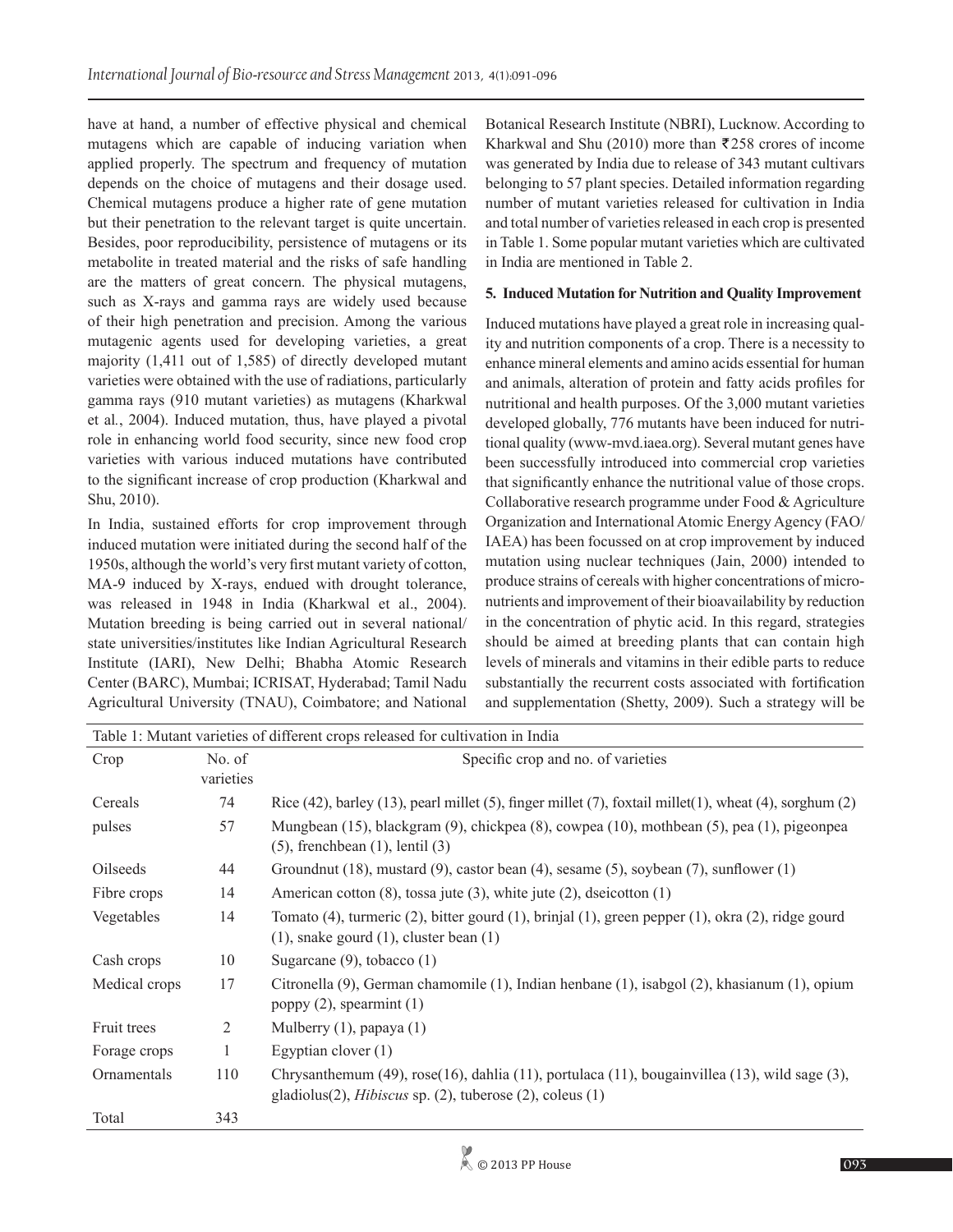| Table 2: Some popular mutant variety cultivated in India |                       |                                                               |  |  |
|----------------------------------------------------------|-----------------------|---------------------------------------------------------------|--|--|
| Common name                                              | Latin name            | Mutant cultivar                                               |  |  |
| Rice                                                     | Oryza sativa          | PNR-381, PNR-102                                              |  |  |
| Wheat                                                    | Triticum aestivum     | NP-836, Sharboti Sonora                                       |  |  |
| Sugarcane                                                | Sachharum officinarum | $Co-6608$                                                     |  |  |
| Castor                                                   | Ricinus communis      | Aruna                                                         |  |  |
| Blackgrame                                               | <i>Vigna mungo</i>    | TAU 1, TU 94-2                                                |  |  |
| Cowpea                                                   | Vigna unguiculata     | $V-16$ (Amba)                                                 |  |  |
| Mungbean                                                 | Vigna radiate         | TAP-7, MUM-2, BM-4, LGG-409, LGG-450, Co 4, Dhauli,           |  |  |
|                                                          |                       | Pant moong-1, TM 96-2                                         |  |  |
| Chickpea                                                 | Cicer arietinum       | Pusa-547, Pusa-408 (Ajoy), Pusa-413 (Atul), Pusa-417 (Girnar) |  |  |
| Jute                                                     | Corchorus capsularis  | Shymali                                                       |  |  |

successful depending on farmer's willingness to adopt such varieties, palatability of the edible parts of these varieties and consumer acceptability, and if the incorporated micronutrients can be absorbed by the human body (Bouis, 2002). Certain considerations need to be addressed before a plant breeding strategy can be put in place to combat micronutrient deficiency to function and to have universally adoptability, particularly in Developing Countries (Bouis, 2002). These include, feasibility to breed micronutrient- dense staple food varieties, effects on plant yields and farmer's adoption of such varieties, possibility of changes that micronutrient density can have a great nutritional balance on the staple diet of consumers, bioavailability of extra micronutrients in staple foods to humans, and alternate options for more easily sustainable strategies for reducing micronutrient malnutrition. A few examples are given below:

# *5.1. Quality protein maize*

Maize endosperm protein is deficient in two essential amino acids, lysine and tryptophan. The opaque two mutant genes, together with endosperm and amino acid modifier genes, was used for the development of QPM varieties. QPM has almost twice as much lysine and tryptophan, and 30% less leucine, as normal maize, and has shown to have dramatic effects on human and animal nutrition, growth and performance. QPM varieties are now grown on hundreds of hectare land.

# *5.2. Low phytic acid (LPA) crops*

Much of the phosphorus is deposited as phytic acid and its salt form (phytate) in seeds. Since phosphorus and mineral elements such as iron and zinc in the form of phytate cannot be digested by humans and monogastric animals, reduction of phytic acid would increase the bioavailability of phosphorus and micronutrient mineral elements. New mutants varieties of barley, wheat, rice and soybean with low phytic acid (LPA) have been released and has facilitated to reduce both phosphorous pollution and increase bioavailability of phosphorous and micronutrient minerals in cereals and legumes.

*5.3. Oilseeds with optimized fatty acid compositions*

The optimal composition of plant oils depends on their end uses, for example, unsaturated fatty acids (oleic, linolenic) are desirable for salad and cooking oils, but increased concentration of saturated fatty acids (stearic, palmitic) is preferred for oils used in the food industry, since high temperature processes (frying) require oils resistant to thermo-oxidation. By using the mutated genes, new varieties have been developed for numerous purposes.

#### 6. **Relevance of Biotechnology and Biofortification**

Three major micronutrient deficiencies that have been identified in humans include vitamin A deficiency, iron deficiency and iodine deficiency (Prasad, 2010). Micronutrient deficiency of Zn has also received global attention (Hussain et al, 2010). In addition, improving the amount of essential amino acids in important staple foods, such as rice, has gained interest (Welch and Graham, 2004). Rice is also one of the priority crops for enhancement of the nutritional factors such as vitamin A, Zn and iron through international schemes such as Harvest Plus (Pfeiffer and McClafferty, 2007). Increase in bioavailability of Fe in rice has been investigated by transferring a gene for heat resistant phytase from fungal sources that degrades phytate in plant (Bhat and Vasanthi, 2005) which may also increase the Zn bioavailability in rice.

An adequate concentration of micronutrients and their availability seem to be essentially required in major staple crops if these crops are considered to provide a sustainable solution to the problem of malnutrition (Pinstrup-Anderson and Pandya-Lorch, 2001). This holds true for cereals since majority of the population in the developing world depend on cereal based food intake. Rice alone contributes to 23% of the energy consumed worldwide and countries that rely heavily on rice as the main staple food often consume up to 60% of their daily energy from this cereal (Khush, 2003). Conventionally, nutrient content of crops can be improved by using field fortification strategies, to enhance the micronutrient and trace element content of crops by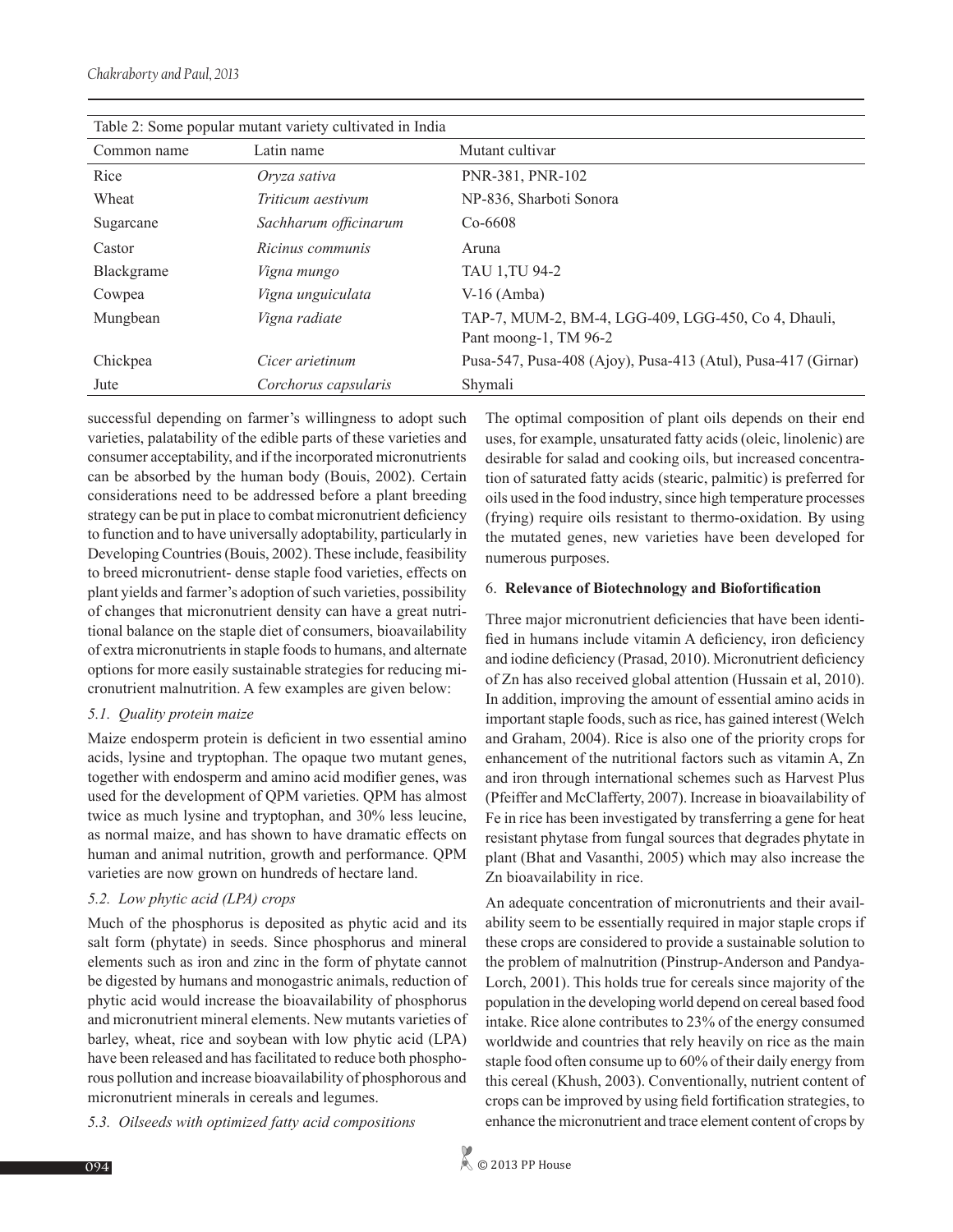applying enriched fertilizers to the soil. Biotechnological tools have generated new opportunities to improve the amount and availability of nutrients in plant crops. These include simple plant selection for varieties with high nutrient concentration in the seeds, cross-breeding for incorporating a desired trait within a plant, and genetic engineering to manipulate the nutrient content of the plant (King 2002). One of the successful examples in using the genetic engineering approach is the production of "Golden Rice" involving the transfer of the genes necessary for the accumulation of Carotenoids (vitamin A precursors) in the endosperm that are not available in the rice gene pool. The first generation Golden Rice with a gene from daffodil and a common soil bacterium drew considerable criticism as a technological solution to a problem associated with poverty and hunger. It was argued that Golden Rice would encourage people to rely on a single food rather than the promotion of dietary diversification. The development of Golden Rice 2 by replacing the daffodil gene with an equivalent gene from maize increased the amount of beta carotene by about 20-fold resulting in about 140 grams of the rice providing a child's RDA for beta carotene (Raney and Pingali, 2007). It has also been demonstrated that beta carotene from golden rice is efficiently converted to vitamin A in humans (Tang et al., 2009).

# **7. New Techniques for Mutation Induction, Screening and Utilization**

There have been substantial technological developments in the induction, screening, and utilization of mutated genes. Traditionally, plant materials are treated with physical or chemical mutagens, such as Gamma-rays, ethyl methane sulphonate (EMS), and mutants are screened from the progenies in the field for morphological traits, or in the laboratory for chemical components. Due to the usually low mutation frequency, large populations need to be screened, which makes it rather expensive and sometimes impossible to identify a target mutation. The new developments for mutation induction include the use of space flight, ion irradiation, and transposable elements for mutation induction, the use of restriction endonuclease for site directed, homologous recombination; DNA markers linked to mutated genes for marker-assisted selection and tracing of the gene, and TILLING (Target Induced Local Lesions IN Genome), as well as different variant versions for high throughput screening of mutated alleles. TILLING is a high-throughput and low cost reverse genetic method for the discovery of induced mutations. The method has been modified for the identification of natural nucleotide polymorphisms, a process called Ecotilling. The methods are general and have been applied to many species, including a variety of different crops.

Selection of the desired genotype is critical irrespective of the procedure used to create variation. The development of molecular probes offers a tremendous opportunity to select desired mutants. Hence, mutation induction, molecular marking of useful and selected mutations, sequencing of the mutated genes and the developments of molecular probes will be critical in the continued and expanded use of induced mutations, mutants and cultivars. Particularly, mutants that modify the oil, starch and protein quality will become increasingly important for breeding designer cultivars for industrial processing. Induced mutations will also play an increasing role in creating crop cultivars with traits such as enhanced uptake of specific metals, deeper rooting system, tolerance to drought and salinity, and resistance to diseases and pests as a major component of the environmentally sustainable agriculture.

In determining the value of a derived mutant cultivar, based on the area planted to the cultivar or from the value of the crop produced or processed into a product, it must be recognized that this value includes the contribution of many other genes introduced with recombination-based breeding as well as agronomic inputs, costs of packaging and processing. The mutant genes have added a significant part of this value.

A range of several mutants in different ornamental plants, maize, rice and wheat have been isolated and used for crop breeding. Similarly low energy ion beam (LIB) has been used for mutation breeding and gene transfer. This method has many advantages such as low damage rate, higher mutation rate and wider mutation spectrum. In rice, 11 new lines of rice mutants with higher yield, broader disease resistance, and shorter growing period and high grain quality were developed and now being cultivated in China. In jasmine rice from Thailand, a wide range of mutants were recorded including short stature, red/purple colour of leaf sheath, collar, auricles, ligules and dark brown stripes on leaf blade, dark brown seed coat and pericarp (Mohan jain and Suprasanna, 2011).

# **8. Economic Impact of New Mutant Variety**

In determining the value of a derived mutant cultivar, based on the area planted to the cultivar or from the value of the crop produced or processed into a product, it must be recognized that this value includes the contribution of many other genes introduced with recombination-based breeding as well as agronomic inputs, costs of packaging and processing. The mutant genes have added a significant part of this value. However, in many cases, the mutated gene has been the primary trigger in enhancing the value of a cultivar or a new crop. The transfer of some mutated genes created synergistic effects far beyond the changed mutant trait. For example, the changed oil profile of sunflower and rapeseed has led to a massive increase in the area planted to these crops. The economic value of a new variety can be assessed from several parameters. These include - increased yield, enhanced quality, reduced use of pesticides and fungicides (resistant varieties to diseases and insect pest), saving in water (short duration crop, drought tolerance), increased nutritive value, high lysine and vitamins, increased oil-shelf life, reduced toxins, etc.